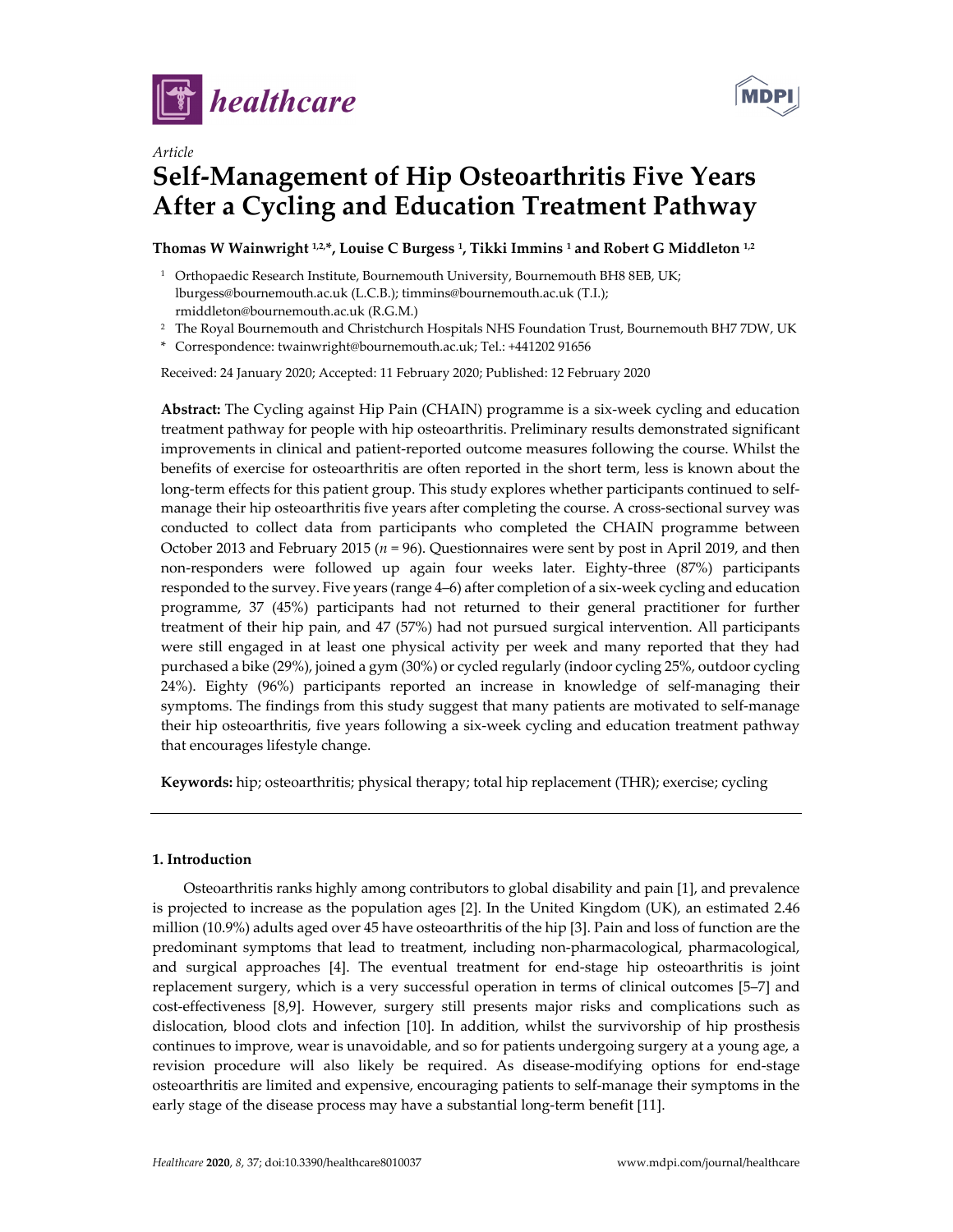For patients with mild to moderate hip osteoarthritis in the UK, the National Institute for Health and Care Excellence (NICE) guidelines, in line with other international guidelines [12], recommend a combination of education and advice, exercise (aerobic and local muscle strengthening) and weight loss where appropriate as treatment [13]. Hence, in 2013, The Cycling against Hip Pain (CHAIN) programme was conceived as a conservative treatment pathway for patients presenting with hip osteoarthritis [14]. The aims of the programme were to encourage the self-management of symptoms, to reduce pain, and to improve functional ability through a six-week programme of education and static cycling sessions. It was anticipated that if patients were able to successfully manage their condition, the need for hip replacement could be delayed, or even avoided. Participants were recruited for the programme through referral from their general practitioner (GP). Participants attended a local leisure centre once a week for a thirty-minute education session, delivered by a physiotherapist, followed by thirty minutes of indoor cycling led by an exercise instructor. The sessions were progressive and supplemented with home exercises. Education topics included the benefits of exercise for osteoarthritis, diet and nutrition, pain relief, pacing of activities and lifestyle change.

The short-term results, collected via an assessment completed by participants after undertaking the programme  $(n = 96)$ , have previously been published and found statistically and clinically significant improvements in patient-reported outcome measures (Oxford Hip score, Hip Disability and Osteoarthritis Outcome Score (HOOS) function, EQ5D-5L utility, EQ5D visual analogue scale (VAS) and pain on weight bearing) and objectively measured function (sit-to-stand and timed up and go scores) immediately after the intervention [14]. Many participants, including those with complex comorbidities [15], also reported psychological benefits, including increased confidence in managing their own hip pain and an increase in motivation to exercise. Whilst the benefits of exercise for osteoarthritis are often reported in the short term (either straight after the intervention or at up to one year follow up) [16–20], less is known about the longer-term sustainability of exercise for this population. To follow the initial published results, this survey examines how participants have managed their condition five years after undertaking the CHAIN programme.

#### **2. Materials and Methods**

A cross-sectional survey was posted in April 2019 to the 96 patients who had completed the pilot CHAIN programme between October 2013 and February 2015 [14]. Participants who were referred onto the course but did not complete it were not invited to take part in the survey.

## *2.1. Ethical Considerations*

The National Health Service (NHS) Health Research Authority decision tool [21] and Research Department at the local NHS hospital confirmed that ethical approval was not required as this study was an evaluation of a previously delivered service. In keeping with good practice, the principles outlined in the Declaration of Helsinki [22] were followed. In addition, this article was guided by the STrengthening the Reporting of OBservational Studies in Epidemiology (STROBE) statement [23], which can also be used to report cross-sectional surveys [24], and recommendations for the conduct and reporting of survey research [25].

## *2.2. Data Collection*

A cover letter clearly explained to the participant why they were being contacted, provided details of the lead researcher and asked the participant if they would complete a questionnaire (Supplementary material Figure S1). The questionnaire was sent to all 96 participants who completed the CHAIN programme between 2013 and 2015. The tool incorporated dichotomous, multiple choice, and one open-ended question in order to collect details on the how the participant had managed their condition following the CHAIN programme, including any further treatment they had received for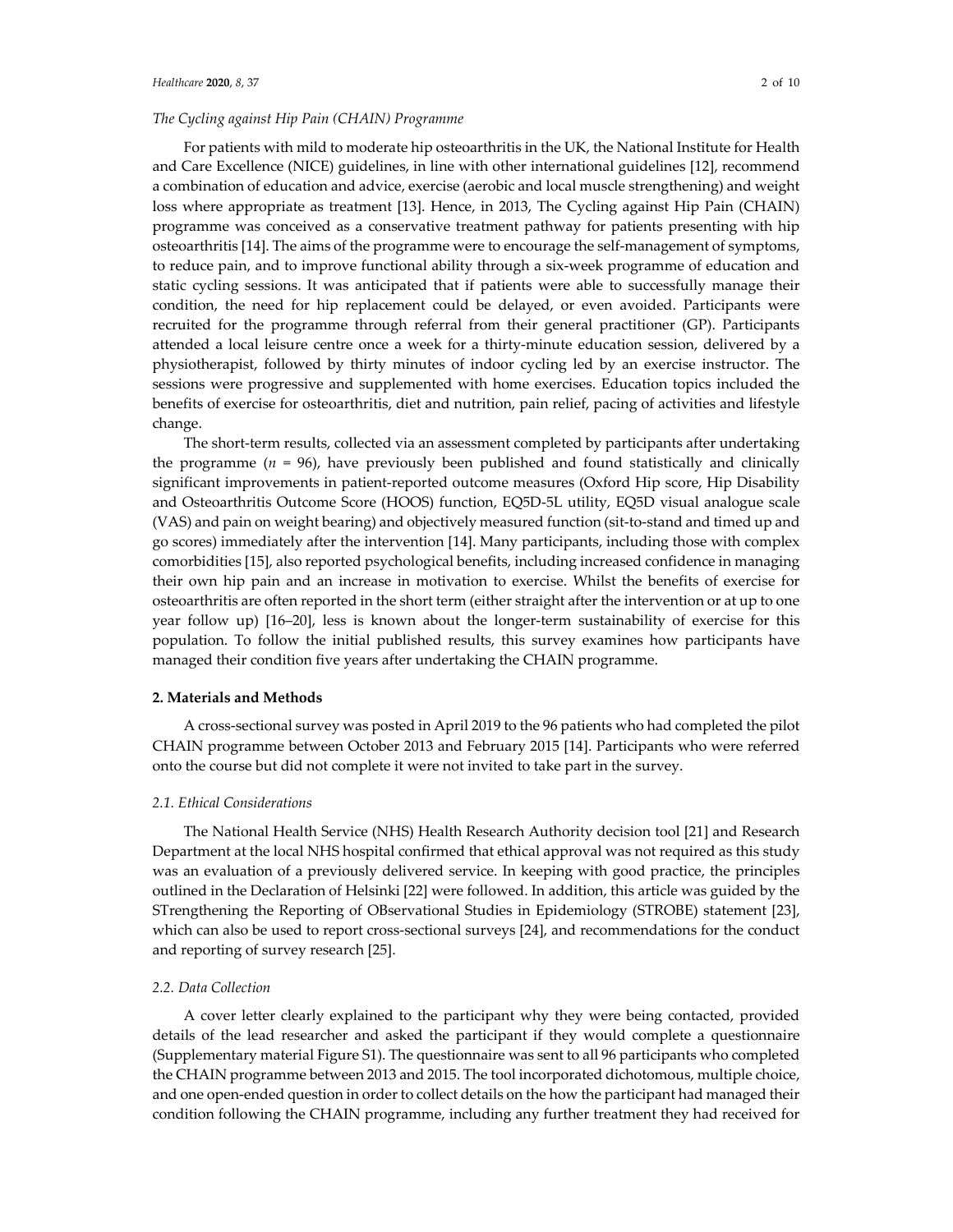their hip pain. After a period of four weeks had passed, a follow up letter and questionnaire was sent to those who had not responded, in order to encourage a reply. Participants were supplied with a stamped addressed envelope and an email address so that they could easily return the questionnaire by either post or email. Questionnaires were labelled with an individual identification code but did not contain any personally identifiable data. Once the questionnaires were returned, the answers were inputted into a secure Excel spreadsheet (Microsoft UK, Reading, UK). The data collection period closed twelve weeks after the initial questionnaire had been sent to allow for a timely analysis.

## *2.3. Data Analysis*

Descriptive statistics were used to summarise the characteristics and responses of the included sample. Data from the open-ended question were thematically analysed using an inductive approach to identify key themes [26]. First and second order themes were independently identified by two researchers (L.C.B and T.I) and any discrepancies between findings were resolved and refined through discussion with the research team.

## **3. Results**

Of the 96 participants included in the sample, 83 (87%) took part in the survey. The characteristics of these participants at the time of referral to CHAIN are shown in Table 1 and are representative of the original cohort [14]. Thirteen participants did not respond to the letter that was sent and not all participants who returned their questionnaire completed every question. The mean age of the responders at time of analysis was  $67.35 \pm 8.59$  years.

| Characteristic                      |                           | Frequency $(\% )$ |
|-------------------------------------|---------------------------|-------------------|
| Gender $n$ (%)                      | Male                      | 38 (46%)          |
|                                     | Female                    | 45(54%)           |
| Primary diagnosis $n$ (%)           | No diagnosis              | 10(13%)           |
|                                     | Osteoarthritis            | 64 (80%)          |
|                                     | Rheumatoid arthritis      | $1(1\%)$          |
|                                     | Post Traumatic            | $1(1\%)$          |
|                                     | Other                     | 4(5%)             |
|                                     | Not stated                | 3(4%)             |
| Body Mass Index (BMI) $n$ (%)       | $\leq$ 18.5 (underweight) | $1(1\%)$          |
|                                     | 18.5–24.9 (normal)        | 23(28%)           |
|                                     | 25.0–29.9 (overweight)    | 26(31%)           |
|                                     | 30.0 and over (obese)     | 20(24%)           |
|                                     | Not stated                | 13(16%)           |
| Age mean (SD)                       |                           | 62.66(8.74)       |
| Baseline Oxford Hip score mean (SD) |                           | 33.51 (7.81)      |

**Table 1.** Characteristics of survey responders at time of referral to Cycling against Hip Pain (CHAIN).

## *Treatment for Hip Pain*

Five years following completion of the course, thirty-seven (45%) participants had not returned to their GP for further treatment of their hip pain (Table 2). Thirty-six (43%) participants had undergone total hip replacement surgery for their originally affected hip and one participant (1%) had a hip replacement on their originally non-affected side. Forty-seven participants (57%) had not pursued surgical intervention for their originally affected hip. Seven participants (8%) had pursued further physiotherapy treatment and three (4%) had been admitted to hospital for an intraarticular injection under x-ray control into their hip joint. For those who did go on to require surgical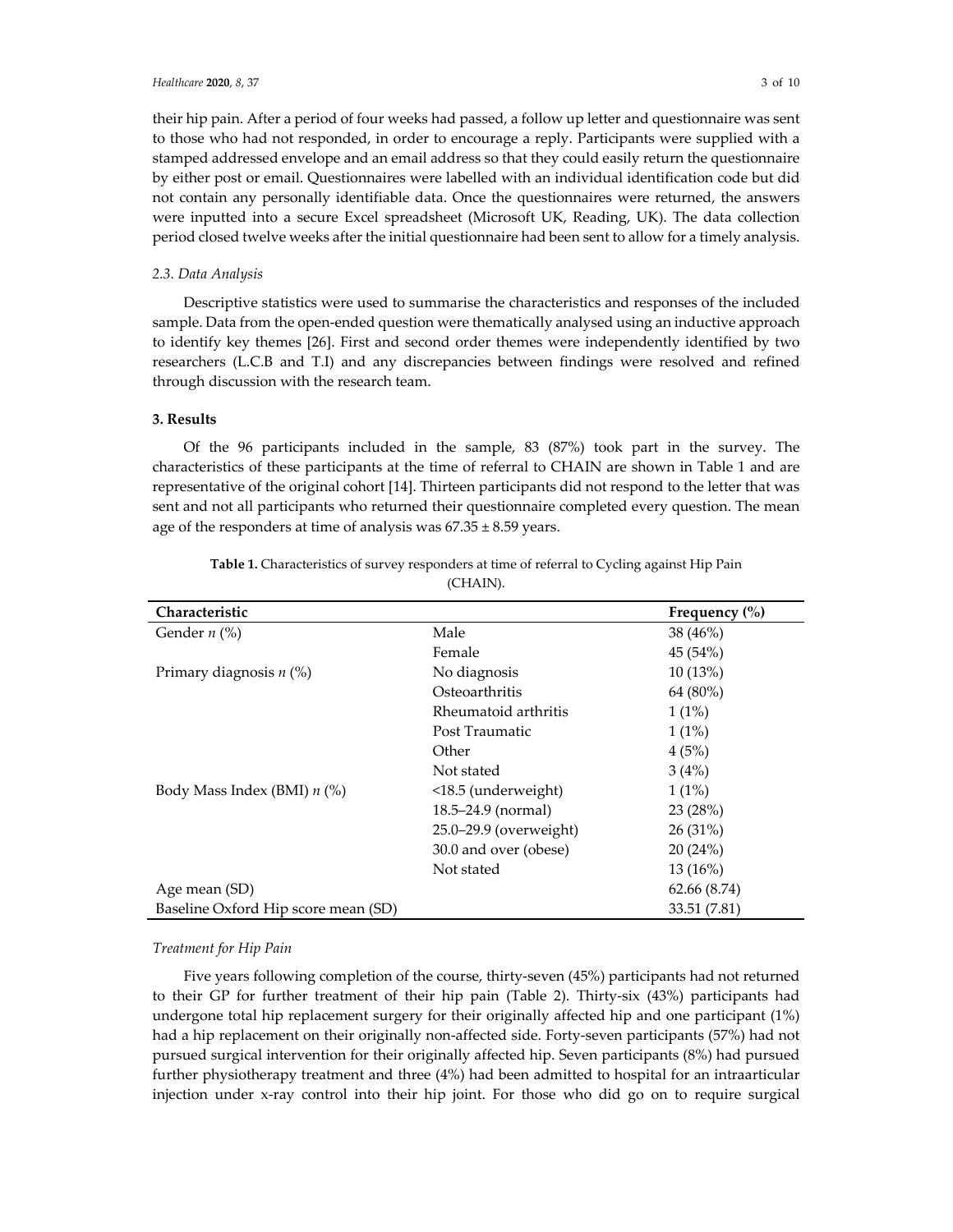intervention at the local NHS hospital (*n* = 27), the average time from completion of CHAIN until surgery was 26 months (range: 1–54).

| Question                                     | Answer                    | Frequency $(\% )$ |
|----------------------------------------------|---------------------------|-------------------|
| General practitioner (GP) visit for hip pain | Yes                       | 46(55%)           |
|                                              | N <sub>0</sub>            | 37 (45%)          |
| Treatment to affected hip                    | No treatment              | 37 (45%)          |
|                                              | Total hip replacement     | 36 (43%)          |
|                                              | Unilateral                | 34 (94%)          |
|                                              | Bilateral                 | 2(6%)             |
|                                              | Physiotherapy             | 7(8%)             |
|                                              | Intra-articular injection | 3(4%)             |
| Hospital                                     | Local NHS hospital        | 27 (75%)          |
|                                              | Local private hospital    | 7(19%)            |
|                                              | Elsewhere                 | 2(6%)             |
| Year of hip replacement                      | 2014                      | 5(14%)            |
|                                              | 2015                      | 8(22%)            |
|                                              | 2016                      | 6(17%)            |
|                                              | 2017                      | 8(22%)            |
|                                              | 2018                      | 7 (19%)           |
|                                              | 2019                      | 2(6%)             |
| Treatment to non-affected hip                | Total hip replacement     | $1(1\%)$          |
|                                              | Intra-articular injection | $1(1\%)$          |
|                                              | Pain killers              | 2(2%)             |
|                                              | No treatment              | 79 (95%)          |

**Table 2.** Treatment for hip pain following completion of the CHAIN programme.

Participants report an increase in knowledge (96%) and ability (93%) to self-manage hip pain following completion of the CHAIN programme. Twenty-four participants (29%) purchased a bike after completing CHAIN and 25 (30%) joined a gym. Only four (5%) participants were still in contact with someone they were on the CHAIN programme with. Ninety percent of responders stated that they would consider recommending the programme to a friend (82% yes, 8% maybe), and 59% were interested in participating again (40% yes, 19% maybe) (Table 3).

| <b>Question</b>                                         | Answer               | Frequency<br>(%) |
|---------------------------------------------------------|----------------------|------------------|
| Did undertaking the CHAIN programme increase your       | Yes                  | 68 (82%)         |
| knowledge of self-managing your hip pain?               | A little             | 12(14%)          |
|                                                         | N <sub>0</sub>       | 2(2%)            |
|                                                         | Did not answer       | $1(1\%)$         |
| After the programme, did you feel that you were able to | Yes                  | 54 (65%)         |
| self-manage your hip pain?                              | A little             | 23 (28%)         |
|                                                         | No                   | 5(6%)            |
|                                                         | Did not answer       | $1(1\%)$         |
| Since completing CHAIN, have you purchased a bike?      | Yes                  | 24 (29%)         |
|                                                         | Indoor               | 17(71%)          |
|                                                         | Outdoor              | 7(29%)           |
|                                                         | N <sub>o</sub>       | 20(24%)          |
|                                                         | Already owned a bike | 39 (47%)         |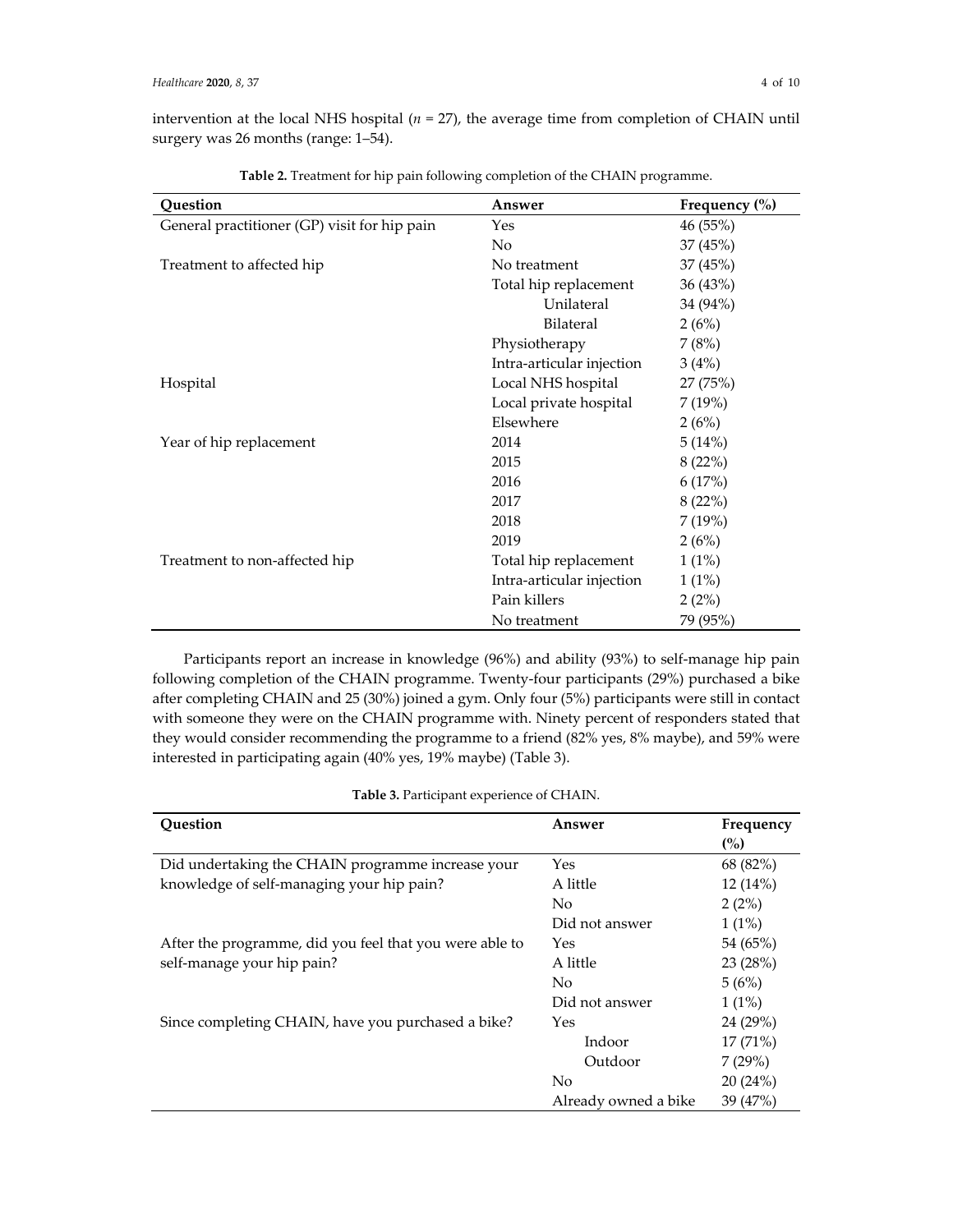| Since completing CHAIN, have you joined a gym or     | Yes              | $25(30\%)$  |
|------------------------------------------------------|------------------|-------------|
| leisure centre?                                      | Already a member | $10(12\%)$  |
|                                                      | No.              | 46(55%)     |
|                                                      | Did not answer   | 2(2%)       |
| Are you still in contact with anyone you were on the | Yes              | 4(5%)       |
| course with?                                         | No.              | 79 (95%)    |
| Would you recommend the course to a friend?          | Yes              | 68 (82%)    |
|                                                      | Maybe            | 7(8%)       |
|                                                      | No.              | 2(2%)       |
|                                                      | Did not answer   | 6(7%)       |
| Would you be interested in completing the CHAIN      | Yes              | 33 $(40\%)$ |
| programme again?                                     | Maybe            | 16(19%)     |
|                                                      | N <sub>o</sub>   | 27 (33%)    |
|                                                      | Did not answer   | 7(8%)       |

At the time of data collection, all participants were engaging in at least one physical activity once a week (Figure 1). Walking was the most frequent activity reported, with 67 (81%) responders reporting that they walk at least once a week. Group exercise classes (29%) and exercise at home (27%) were also popular amongst responders, followed by both indoor and outdoor cycling (25% and 24% respectively). Aquatic exercise (swimming and aqua aerobics), mind-body exercise (yoga, Thai chi and Pilates) and racquet sports (badminton, tennis and table tennis) followed less frequently.



**Figure 1.** Activity participation at five year follow up.

Participants mostly answered the final question (question 12: please use this space to write down any other comments you have about the CHAIN programme) by describing benefits of the programme, offering suggestions for improvements, or giving details on constraints to participation in physical activity (Table 4). Not all participants answered this question, and where more than one theme existed in participant response, their answer was separated into the appropriate number of themes.

**Table 4.** Themes in comments from survey responders.

| Theme                                        | Frequency $(\% )$ |
|----------------------------------------------|-------------------|
| Increased participation in physical activity | 20(25)            |
| Physical benefits                            | 14 (18)           |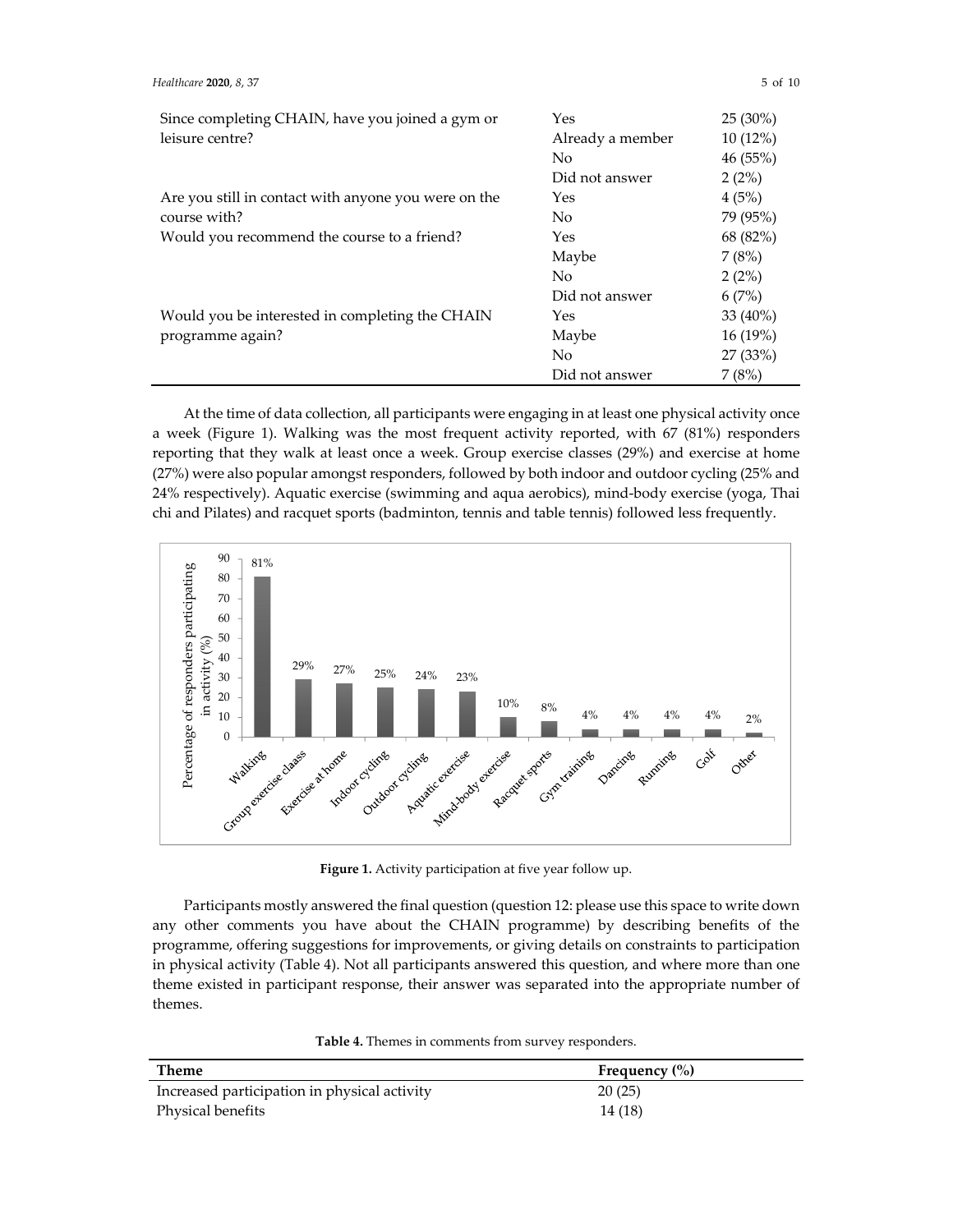#### *Healthcare* **2020**, *8*, 37 6 of 10

| Knowledge benefits          | 14 (18) |
|-----------------------------|---------|
| Constraints                 | 11(14)  |
| Limited effects             | 8(10)   |
| Suggestions for improvement | 7(9)    |
| Social benefits             | 5(6)    |
| Total                       | 76      |

Benefits of the programme could be categorised into: (1) increased participation in physical activity levels, (2) physical benefits, (3) knowledge benefits and (4) social benefits. The increased physical activity theme was applied when the responder had described exercise behaviour change or engagement in a new activity following completion of CHAIN, for example: "Since CHAIN, I have bought a spinning bike and aim to spin daily for about 30 minutes. I practice this amount to about five times a week. When I saw [the Professor] in July 2014, I couldn't walk without pain. Now I can walk for a whole day [and] we cycle on holidays. CHAIN has been a huge help to me."

Physical benefits reported included weight loss, pain relief, muscle strengthening, and improved mobility and fitness. For example, "the programme was of good benefit as it improved my mobility, enabled me to lose weight and improved my leg muscles which all contributed to lessened pain." The increased knowledge theme was applied when responders mentioned that they had learnt something new or had gained the confidence to exercise again. Social benefits were reported in 6% of these responses and included comments on enjoying the environment and meeting others with similar health conditions.

The "constraints" theme describes barriers or perceived constraints that complicated participation in CHAIN or have prevented participation in physical activity after CHAIN. These included other health problems and environmental barriers, such as a lack of accessible facilities. Seven participants (8%) offered suggestions as to how to improve the CHAIN programme. These were largely organisational or logistical, such as running CHAIN on a regular basis at a local gym, or turning the music down in the spin class. Suggestions for additional topics for the education component of the programme were also offered, for example, more information on yoga and Pilates.

Eight participants (10%) used this question to highlight that the programme had not sufficiently reduced their hip pain to prevent further intervention. Some responders mentioned that whilst they had felt they needed surgery, they had benefitted from cycling before and after their operation: "this programme was so beneficial to me just before my hip replacement operation. It improved my muscle mass and helped me to gain strength before I went in for surgery. I continued to cycle afterwards as I found it the best non-impact exercise for my recovery."

## **4. Discussion**

Recent guidelines recommend structured, land-based exercise programmes and education on arthritis as core treatment for the non-surgical management of hip osteoarthritis [27]. Whilst the benefits of exercise for osteoarthritis are often reported in the short term (either straight after the intervention or at up to one year follow up) [16–20], less is known about the longer-term sustainability of exercise for this patient group. This survey is the first to evaluate the CHAIN programme five years after completion and provides encouraging results for the long-term effectiveness of a six-week cycling and education intervention to help manage symptoms conservatively. However, as we did not repeat the validated questionnaires (such as the Oxford Hip Score, HOOS and VAS pain) that were outcome measures of the CHAIN programme, we cannot objectively compare symptoms five years from completion of the course.

Nonetheless, this survey suggests that at five year follow up, over half of the participants who completed CHAIN are still choosing to use exercise and self-management techniques to manage their hip pain. Importantly, taking part in the CHAIN programme appeared to encourage new or sustained participation in physical activity, including walking (81%), group exercise classes (29%), exercise at home (27%), indoor cycling (25%), outdoor cycling (24%) and aquatic exercise (23%).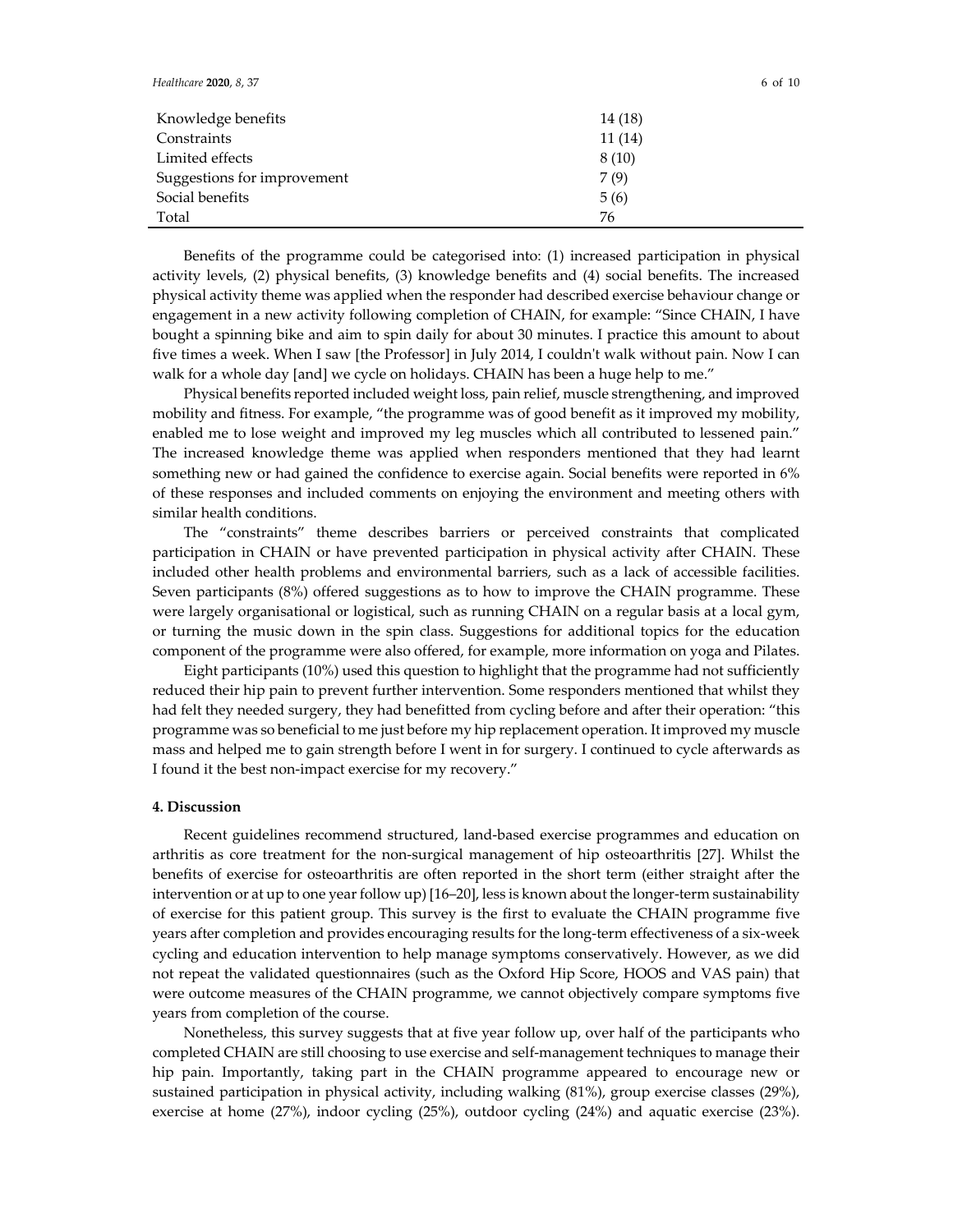However, as this survey did not collect data on duration and frequency of exercise, there is no further information available on exercise dosage. Whilst some responders report perceived barriers or constraints to taking part in physical activity (such as a lack of suitable facilities or other health problems), all participants listed at least one activity for this question. Furthermore, 24 participants (29%) purchased either an indoor or outdoor bike (47% already owned a bike) and 25 participants (30%) joined a gym (12% were already a member). In addition to the important musculoskeletal benefits of exercise, these results are encouraging given the higher cardiovascular risk in patients with osteoarthritis due to inactivity [28], and the multiple benefits of exercise on all long-term chronic conditions usually faced by this age range of patients [29].

Exercise-therapy has been reported as cost effective and clinically effective for patients with osteoarthritis of the hip or knee, due to cost savings gained through reduced healthcare and raised productivity [30]. Five years after referral to CHAIN, 37 participants (45%) had not returned to their GP for further treatment of their hip pain and 47 (57%) had not pursued surgical intervention on their originally affected side. In addition, only one participant had received surgical intervention on their contralateral hip. For those who did go on to require surgical intervention at the local NHS hospital (*n* = 27), the average time from completion of CHAIN until surgery was 26 months (range: 1–54). However, there were a small number of patients who were referred to CHAIN despite already being listed for hip replacement surgery. Hence, they had a personal goal of preparing themselves for surgery, rather than avoiding it. In addition, as we did not measure the progression of osteoarthritis for these patients, and the pathogenesis of the disease is a complex and non-linear process [23], we cannot be certain that these patients would have required surgical intervention without participating in the CHAIN programme. It should also be noted that as only 75 out of 96 of the participants had a clinical diagnosis of osteoarthritis at point of referral onto CHAIN, it cannot be assumed that all participants would become candidates for joint replacement in the future.

Whilst the short-term physical improvements are important, the eventual aim of the CHAIN programme is to encourage participants to self-manage their symptoms by making specific, overt changes to their lifestyle, which are maintained long term without relapse. Our qualitative findings suggest that for many patients, learning that it is safe and beneficial for a person with osteoarthritis to exercise, and meeting others with a similar condition, are substantial contributors to an increase in physical activity participation. Our findings are consistent with a recent Cochrane review on exercise interventions and patient beliefs for people with osteoarthritis [31]. The review found that patient beliefs about chronic pain shape their attitudes and behaviours about how to manage their pain. Hence, those who are unsure on what exercise they should and should not do, avoid activity due to fear of causing harm. Providing reassurance and clear advice about the value of exercise in controlling symptoms, and opportunities to participate that are considered enjoyable and relevant, are thought to lead to greater exercise participation [31]. In addition, it is thought that groupmediated delivery can foster change through group cohesion, modelling, mastery experience and increased self-efficacy, supporting the use of group exercise, over individual interventions for this patient group [32].

## *Limitations*

The lack of control group and small sample size are clear limitations of this study. Despite being suited to descriptive analysis, cross sectional studies are limited to giving results for a given period of time, with no consideration of the sequence of events occurring before or after. As the participants who did not complete the course were excluded from this analysis, an element of selection bias is likely to exist, whereby those who completed the course were already aware of the benefits of physical activity and motivated to exercise. Whilst the questionnaire and cover letter were designed to elicit a neutral response, it is likely that an element of response bias exists in the results, whereby responders felt they needed to report positive experiences to the researchers. As previously mentioned, the absence of objective, validated questionnaire data precludes the comparison of symptoms five years following the course. Finally, as only 83 out of 96 participants returned their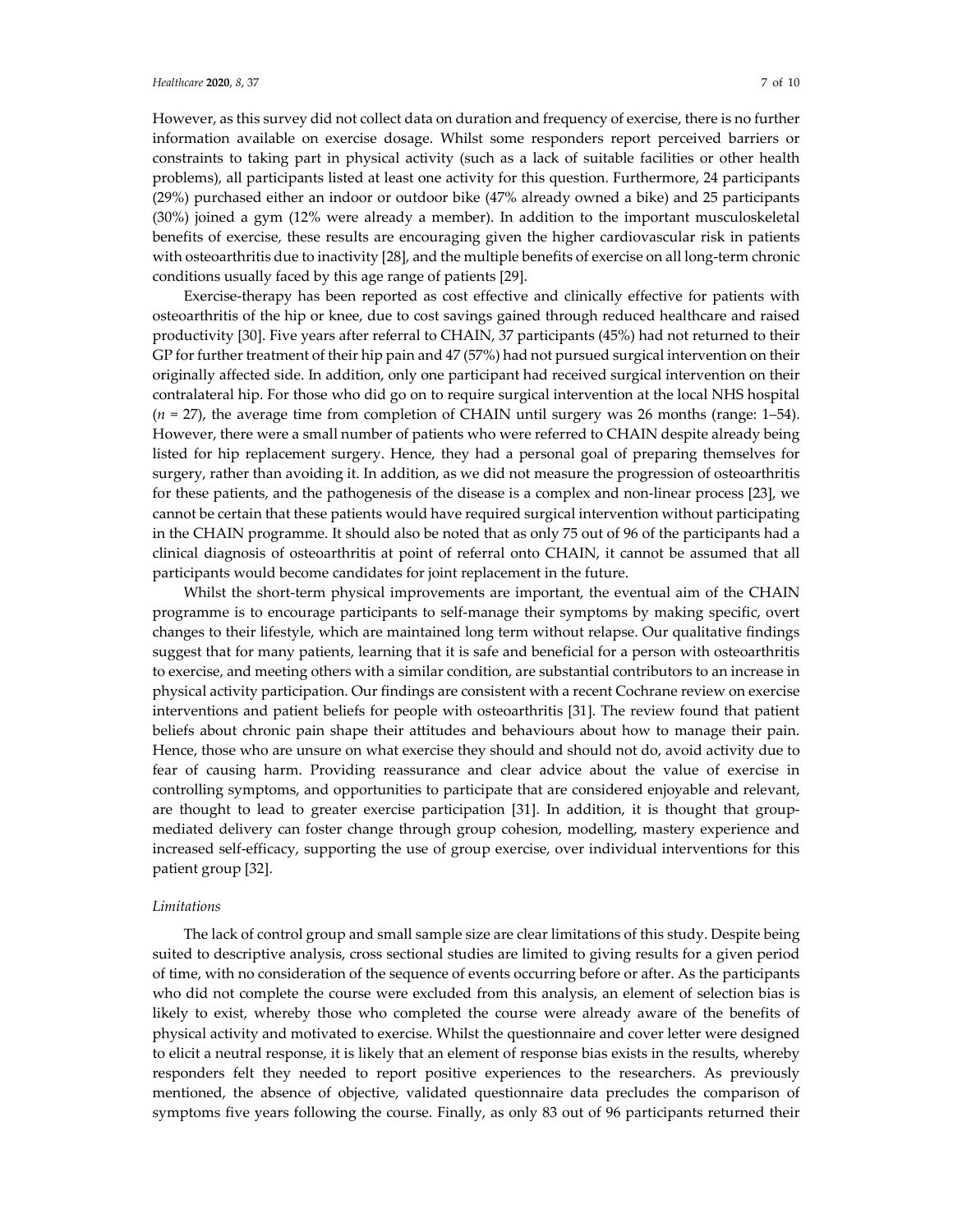questionnaire, these results only represent a sample of the participants who completed the CHAIN programme between 2013 and 2015. However, a response rate of 60% in survey research has previously been reported as the threshold of acceptability [33].

## **5. Conclusions**

Whilst the research evidence encouraging exercise and education programmes for the conservative management of osteoarthritis is increasing, less is known about the long-term impact of these interventions on patient behaviours. The findings from this study suggest that many patients are motivated to self-manage their hip osteoarthritis, five years following a six-week cycling and education treatment pathway that encourages lifestyle change. Future work in this area will involve delivering a randomised controlled trial to compare the outcomes of the CHAIN programme to standard care physiotherapy, in order to obtain further evidence on its impact (study ID: ISRCTN19778222). Results from this trial will contribute to more comprehensive recommendations for the management of hip osteoarthritis.

**Supplementary Materials:** The following are available online at www.mdpi.com/xxx/s1, Figure S1: Questionnaire

**Author Contributions:** Conceptualization, R.G.M., T.W.W., T.I. and L.C.B.; methodology, T.W.W., T.I. and L.C.B.; validation, R.G.M., T.W.W., T.I. and L.C.B.; formal analysis, L.C.B., T.I.; investigation, T.W.W., T.I. and L.C.B.; resources, T.W.W.; data curation, T.W.W., T.I. and L.C.B.; writing—original draft preparation, L.C.B.; writing—review and editing, R.G.M., T.W.W., T.I. and L.C.B.; visualization, T.W.; supervision, R.G.M., T.W.W. and T.I.; project administration, T.I. and L.C.B.; funding acquisition, N/A. All authors have read and agreed to the published version of the manuscript.

**Funding:** This research received no external funding.

**Conflicts of Interest:** The authors declare no conflict of interest.

## **References**

- 1. Cross, M.; Smith, E.; Hoy, D.; Nolte, S.; Ackerman, I.; Fransen, M.; Bridgett, L.; Williams, S.; Guillemin, F.; Hill, C.L.; et al. The global burden of hip and knee osteoarthritis: Estimates from the global burden of disease 2010 study. *Ann. Rheum. Dis.* **2014**, *73*, 1323–1330, doi:10.1136/annrheumdis-2013-204763.
- 2. OARSI Research Society International. Osteoarthritis: A Serious Disease; OARSI Research Society International: 2016. Available online: https://www.oarsi.org/education/oarsi-resources/oarsi-white-paperoa-serious-disease (accessed on February 2020)
- 3. Versus Arthritis. State of Musculoskeletal Health 2018. Versus Arthritis 2018. Available online:https://www.versusarthritis.org/about-arthritis/data-and-statistics/state-of-musculoskeletal-health-2019/ (accessed 22 January 2020).
- 4. Bijlsma, J.W.; Berenbaum, F.; Lafeber, F.P. Osteoarthritis: An update with relevance for clinical practice. *Lancet* **2011**, *377*, 2115–2126, doi:10.1016/S0140-6736(11)60243-2.
- 5. Learmonth, I.D.; Young, C.; Rorabeck, C. The operation of the century: Total hip replacement. *Lancet* **2007**, *370*, 1508–1519, doi:10.1016/S0140-6736(07)60457-7.
- 6. Ethgen, O.; Bruyere, O.; Richy, F.; Dardennes, C.; Reginster, J.Y. Health-related quality of life in total hip and total knee arthroplasty. A qualitative and systematic review of the literature. *J. Bone Joint Surg. Am.*  **2004**, *86*, 963–974, doi:10.2106/00004623-200405000-00012.
- 7. Beswick, A.D.; Wylde, V.; Gooberman-Hill, R.; Blom, A.; Dieppe, P. What proportion of patients report long-term pain after total hip or knee replacement for osteoarthritis? A systematic review of prospective studies in unselected patients. *BMJ Open* **2012**, *2*, e000435, doi:10.1136/bmjopen-2011-000435.
- 8. Konopka, J.F.; Lee, Y.Y.; Su, E.P.; McLawhorn, A.S. Quality-Adjusted Life Years After Hip and Knee Arthroplasty: Health-Related Quality of Life After 12,782 Joint Replacements. *JB JS Open Access* **2018**, *3*, e0007, doi:10.2106/JBJS.OA.18.00007.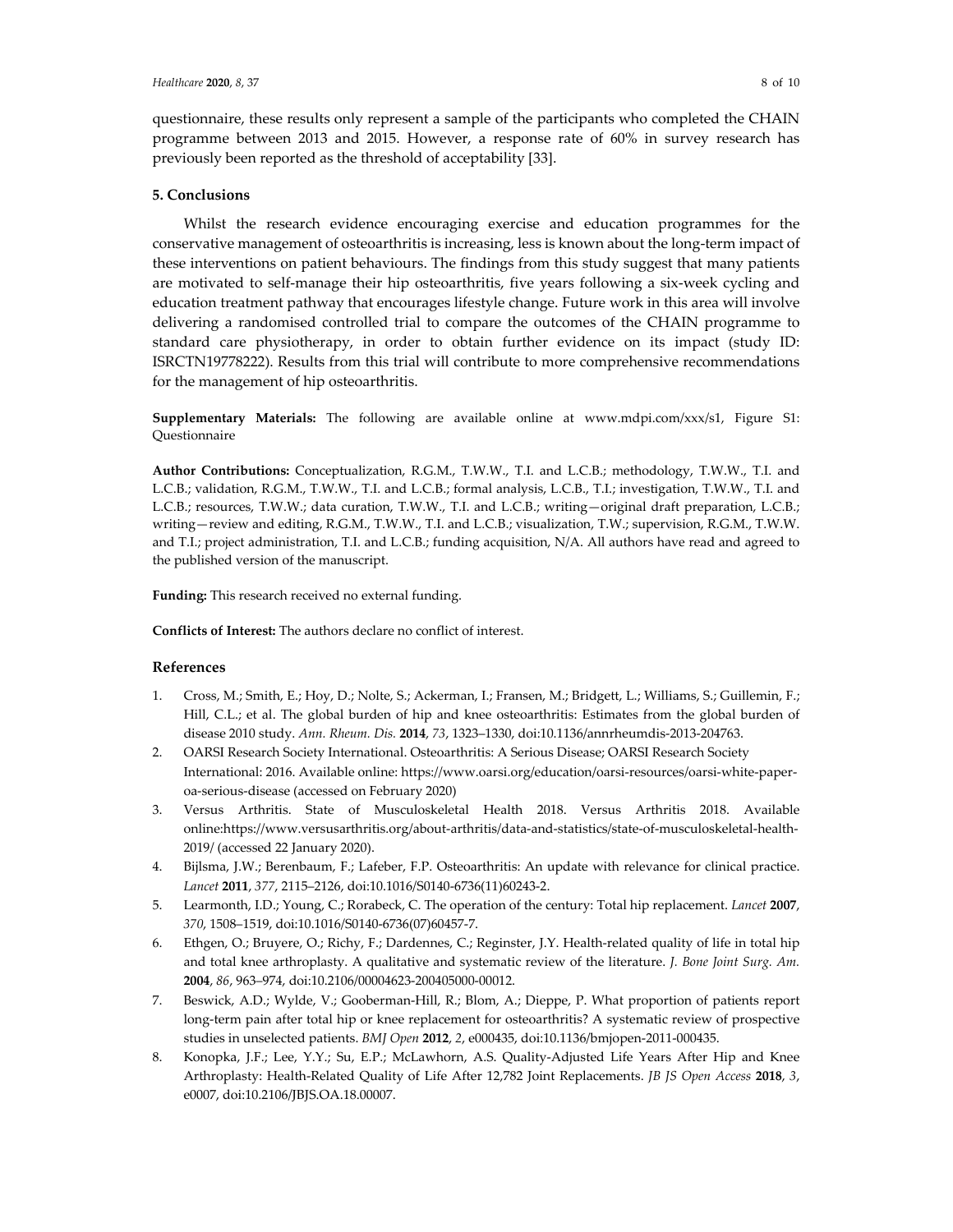- 9. Chang, R.W.; Pellisier, J.M.; Hazen, G.B. A cost-effectiveness analysis of total hip arthroplasty for osteoarthritis of the hip. *JAMA* **1996**, *275*, 858–865.
- 10. Nutt, J.L.P.K.; Kellett, C.F. (ii) Complications of total hip arthroplasty. *Orthop. Trauma* **2013**, *22*, 272–276.
- 11. Chu, C.R.; Williams, A.A.; Coyle, C.H.; Bowers, M.E. Early diagnosis to enable early treatment of preosteoarthritis. *Arthritis Res. Ther.* **2012**, *14*, 212, doi:10.1186/ar3845.
- 12. Zhang, W.; Moskowitz, R.W.; Nuki, G.; Abramson, S.; Altman, R.D.; Arden, N.; Bierma-Zeinstra, S.; Brandt, K.D.; Croft, P.; Doherty, M.; et al. OARSI recommendations for the management of hip and knee osteoarthritis, Part II: OARSI evidence-based, expert consensus guidelines. *Osteoarthr. Cartil.* **2008**, *16*, 137– 162.
- 13. National Institute for Health and Care Excellence (NICE). Osteoarthritis: Care and Management. Availabe online: https://www.nice.org.uk/guidance/CG177 (accessed on 20 June 2019).
- 14. Wainwright, T.W.; Immins, T.; Middleton, R.G. A cycling and education programme for the treatment of hip osteoarthritis: A quality improvement study. *Int. J. Orthop. Trauma Nurs.* **2016**, *23*, 14–24, doi:10.1016/j.ijotn.2016.02.004.
- 15. Wainwright, T.W.; Immins, T.; Middleton, R.G. Hip osteoarthritis: Patients with complex comorbidities can make exceptional improvements following intensive exercise and education. *BMJ Case Rep.* **2015**, *2015*, doi:10.1136/bcr-2014-208529.
- 16. Fransen, M.; McConnell, S.; Harmer, A.R.; Van der Esch, M.; Simic, M.; Bennell, K.L. Exercise for osteoarthritis of the knee: A Cochrane systematic review. *Br. J. Sports Med.* **2015**, *49*, 1554–1557.
- 17. Skou, S.T.; Roos, E.M. Good Life with osteoArthritis in Denmark (GLA:D): Evidence-based education and supervised neuromuscular exercise delivered by certified physiotherapists nationwide. *BMC Musculoskelet Disord* **2017**, *18*, 72.
- 18. Hurley, M.V.; Walsh, N.E.; Mitchell, H.L.; Pimm, T.J.; Patel, A.; Williamson, E.; Jones, R.H.; Dieppe, P.A.; Reeves, B.C. Clinical effectiveness of a rehabilitation program integrating exercise, self-management, and active coping strategies for chronic knee pain: A cluster randomized trial. *Arthritis Rheum.* **2007**, *57*, 1211– 1219.
- 19. Bennell, K.L.; Egerton, T.; Martin, J.; Abbott, J.H.; Metcalf, B.; McManus, F.; Sims, K.; Pua, Y.-H.; Wrigley, T.V.; Forbes, A.; et al. Effect of physical therapy on pain and function in patients with hip osteoarthritis: A randomized clinical trial. *JAMA* **2014**, *311*, 1987–1997.
- 20. Jessep, S.A.; Walsh, N.E.; Ratcliffe, J.; Hurley, M.V. Long-term clinical benefits and costs of an integrated rehabilitation programme compared with outpatient physiotherapy for chronic knee pain. *Physiotherapy*  **2009**, *95*, 94–102.
- 21. National Health Research Authority. HRA Decision Tool. Available online: http://www.hradecisiontools.org.uk/ethics/ (accessed on 21 June 2019).
- 22. World Medical Association. WMA Declaration of Helsinki—Ethical Principles for Medical Research Involving Human Subjects. Available online: https://www.wma.net/policies-post/wma-declaration-ofhelsinki-ethical-principles-for-medical-research-involving-human-subjects/ (accessed on 21 June 2019).
- 23. von Elm, E.; Altman, D.G.; Egger, M.; Pocock, S.J.; Gotzsche, P.C.; Vandenbroucke, J.P.; Initiative, S.; Altman, D.G.; Blettner, M.; Boffetta, P.; et al. The Strengthening the Reporting of Observational Studies in Epidemiology (STROBE) Statement: Guidelines for reporting observational studies. *Int. J. Surg.* **2014**, *12*, 1495–1499.
- 24. Strobe-Statement. Checklist of Items that Should be Included in Reports of Cross-Sectional Studies. Available online: https://www.strobestatement.org/fileadmin/Strobe/uploads/checklists/STROBE\_checklist\_v4\_cross-sectional.pdf (accessed on 9 October 2019).
- 25. Kelley, K.; Clark, B.; Brown, V.; Sitzia, J. Good practice in the conduct and reporting of survey research. *Int. J. Qual. Health Care* **2003**, *15*, 261–266, doi:10.1093/intqhc/mzg031.
- 26. Boyatzis. *Transforming Qualitative Information Thematic Analysis and Code Development*; Sage: Thousand Oaks, CA, USA, 1998.
- 27. Bannuru, R.R.; Osani, M.C.; Vaysbrot, E.E.; Arden, N.K.; Bennell, K.; Bierma-Zeinstra, S.M.A.; Kraus, V.B.; Lohmander, L.S.; Abbott, J.H.; Bhandari, M.; et al. OARSI guidelines for the non-surgical management of knee, hip, and polyarticular osteoarthritis. *Osteoarthr. Cartil.* **2019**, doi:10.1016/j.joca.2019.06.011.
- 28. Mathieu, S.; Couderc, M.; Tournadre, A.; Soubrier, M. Cardiovascular profile in osteoarthritis: A metaanalysis of cardiovascular events and risk factors. *Joint Bone Spine* **2019**, 86, 679–684..